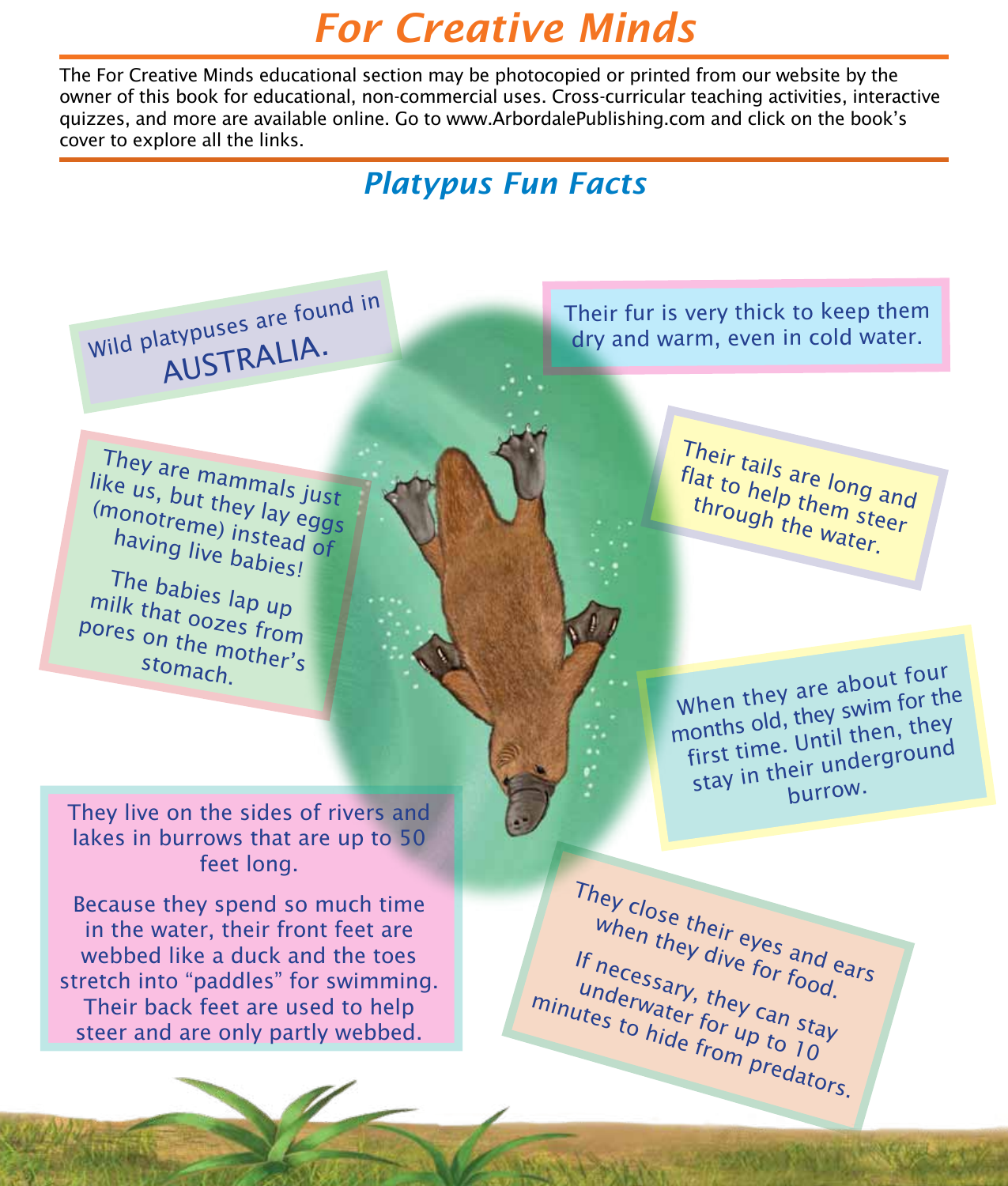### *Outback Animal Adaptation Activity*

#### a. Platypus (fur)

The duck-like bill is both a nose and mouth. This long, funny-looking bill is packed with thousands of sensors. They help the platypus find food by sensing any movement made by prey (worms and other little animals).

#### b. Brushtail Possum (fur)

These marsupials have prehensile tails that are used like hands to grab and hold onto things. They also have very sharp claws to hold onto tree branches. They eat leaves, flowers, fruits, and seeds.

### c. Kookaburra (feathers)

Kookaburras are known for their loud, "laughing" call at dawn and dusk. They have claws facing forward and backward to help hold onto tree branches. They eat worms, bugs, and other small animals.

### d. Wallaby (fur)

These marsupials use their tails to help balance. They also use their tails to steer when they jump forward. They eat a variety of plants.

### e. Blue-Tongued Skink (scaly skin)

When scared, they open their mouths wide, and their bright blue tongues scare off predators. They eat both plants and small animals.

### f. Bandicoot (fur)

These marsupials use their snouts to dig for food. They smell and hear very well but don't see very well. They eat both plants and small animals.

Use the information above to determine which animals are carnivores (meat eaters), herbivores (plant eaters), or omnivores (both plants and animals)? What are you?

Answers: a.5, b.4, c.1, d.2, e.3, f.6

6.









1.

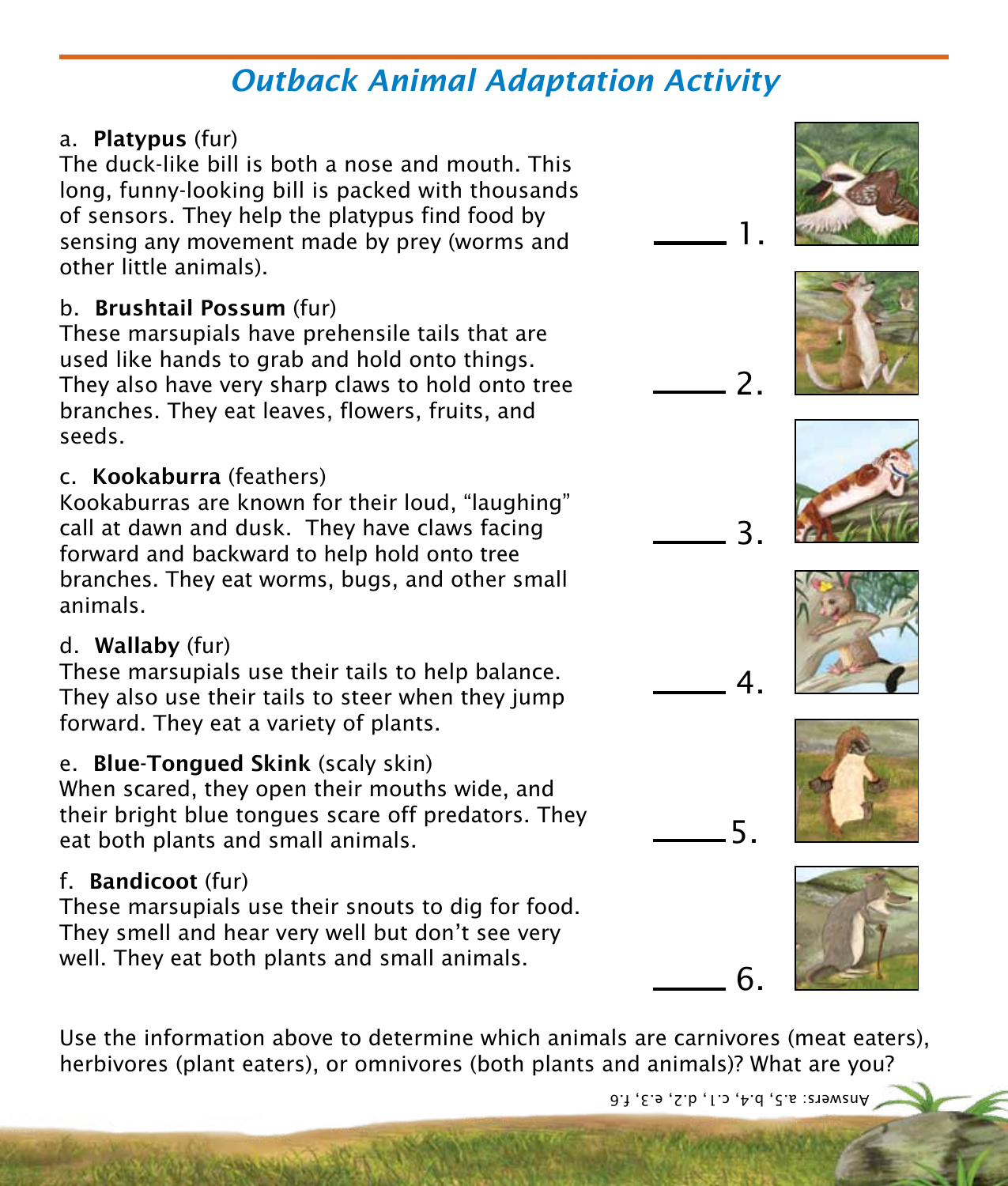## *Animal Classification*

When sorting, the first question scientists will ask is whether the item is (or was) alive. Both plants and animals are living things.

If the item in question is an animal, like the animals in the story, scientists will then ask other questions:

Does it have hair or fur, feathers, dry skin, or scales? Does it breathe air through lungs or water through gills? Are the babies born alive or hatched from eggs? Does the baby drink milk from its mother? Is it warm or cold-blooded? How many body parts does the animal have?

By answering these (and other) questions, scientists can sort or classify the animals into "*classes*" such as *mammal, bird, reptile, fish, amphibian, or insect*.

Sometimes scientists have to make smaller groups within a bigger group to make everything "fit." For example, most mammal babies are born live instead of hatching from eggs. But, there are two mammals that hatch from eggs: the platypus and several types of echidnas.

Look on a map or globe to find the continent of Australia. Because it is so isolated, there are some animals that live only there. It is the only place in the world where you can find all three subclasses (smaller groups) of mammals:

*Placental* babies are born alive and well-developed (humans, cats & dogs) *Marsupials* babies are born, then grow and develop inside the mother's pouch *Monotremes* babies are hatched from eggs